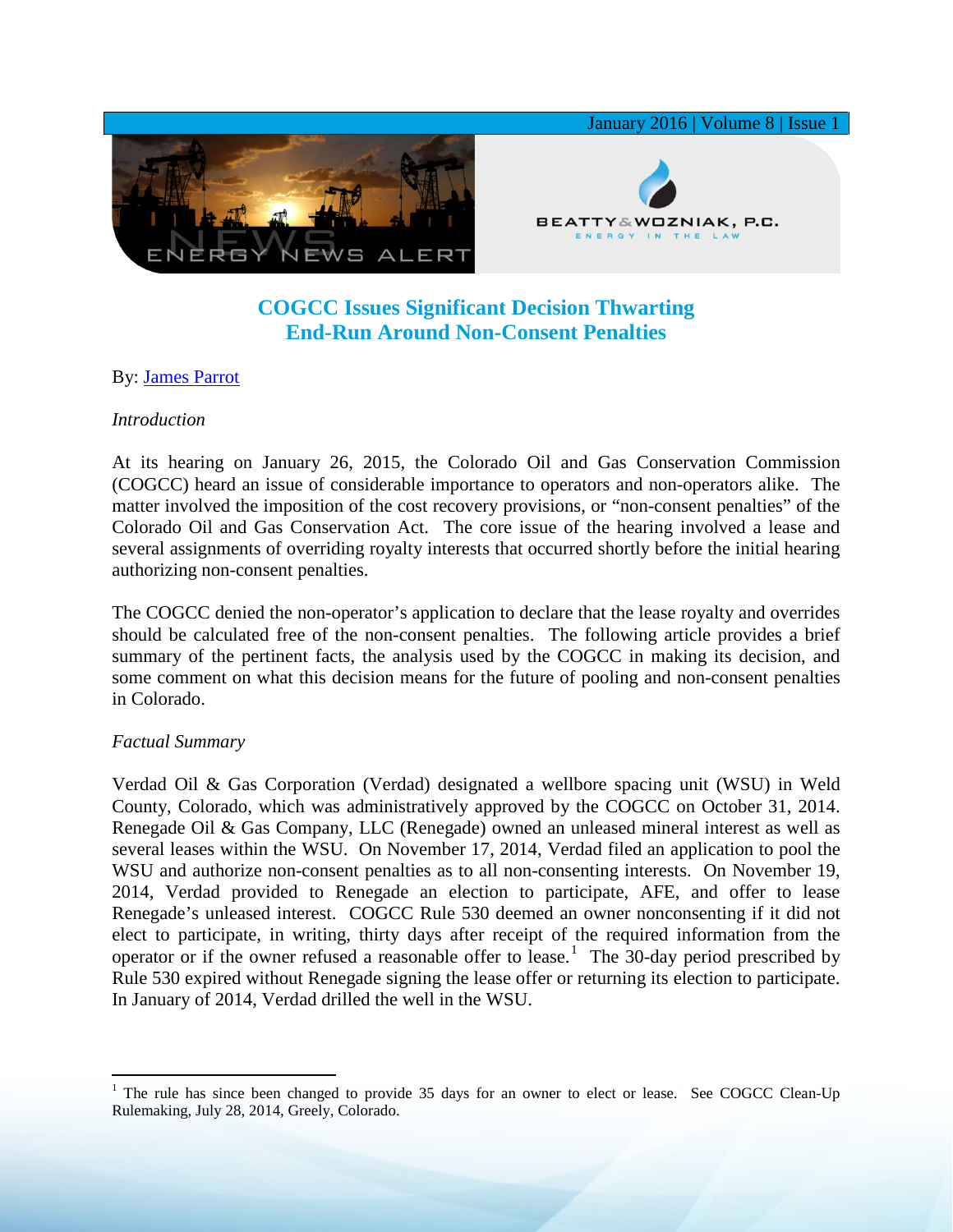On January 12, 2015, Renegade protested the pooling application. On February 23, 2015, Renegade leased its unleased mineral interest to itself, as lessee, with a 25% royalty. On the same day, and subsequently on April 9, 2015, Renegade assigned to itself an overriding royalty in two leases equal to the difference between existing burdens and 25%. Renegade recorded the lease and the two assignments on April 9 and 10, 2015. On April 13, 2015, the COGCC heard the pooling application. Renegade protested the application at the hearing but did not provide any evidence of the lease or overrides to the COGCC. The COGCC approved the pooling application over Renegade's protest in Order No. 407-1277.

On October 8, 2015, Renegade filed an application with the COGCC requesting that it declare, clarify, and/or amend Order No. 407-1277 to provide that the lease royalty and overrides were not subject to non-consent penalties. After extensive briefing, on January 15, 2016, the COGCC's hearing officer issued a recommendation that Renegade's application be denied. The COGCC heard the matter on January 26, 2015. At the hearing, the parties stipulated to the facts of the matter, as outlined above, and neither side presented any witness testimony. Counsel for the parties were the only ones to speak at the hearing.

After counsel for the parties presented their cases, the COGCC voted unanimously to adopt the analysis and recommendations set forth in the Hearing Officer's recommendation and thus denied Renegade's application. Unusually, the Commissioners arrived at this vote without any deliberation.<sup>[2](#page-1-0)</sup>

### *Analysis*

The Colorado pooling statute allows consenting owners to recover a non-consent penalty equal to  $100\%$  of the cost of surface facilities and  $200\%$  of downhole costs.<sup>[3](#page-1-1)</sup> The consenting owners can recover these costs out of the share of proceeds attributable to the non-consenting party, *exclusive of* "royalty or other interest not obligated to pay any part of the cost thereof.…" § 34- 60-116(7), C.R.S. Thus, if a lessee with a lease subject to a 20% royalty rate elects not to participate in a well, the consenting owners can recover the non-consent penalty only out of the 80% interest attributable to that lessee, and must pay the full 20% royalty to the lessor starting with the date of first production. Obviously, this has a significant effect on the consenting owners' before-payout net revenue interest.

In this particular case, Renegade asked the Commission to determine that Verdad could recover the non-consent penalty only out of Renegade's 75% lessee interest and not Renegade's 25% royalty interest. Verdad argued that Renegade's conveyance was a blatant attempt to thwart the pooling statute's intent, which is to penalize non-consenting parties and compensate consenting parties who assume the extra risk and burden of drilling and completions. Arguably, Renegade's position might have swayed the COGCC if Renegade had leased to itself *prior* to the expiration of the 30-day election period (per the 2014 version of Rule 530). However, the analysis

<span id="page-1-0"></span> $2$  The Commissioners may have simply been weary of deliberations, having just concluded the fourth hearing on the Governor's Task Force Rulemaking at about 7:00 p.m. the night before.

<span id="page-1-1"></span> $3$  "Surface costs" and "downhole costs" are broad generalizations; the actual recoverable costs are set forth in § 34-60-117(b)(i) and (ii).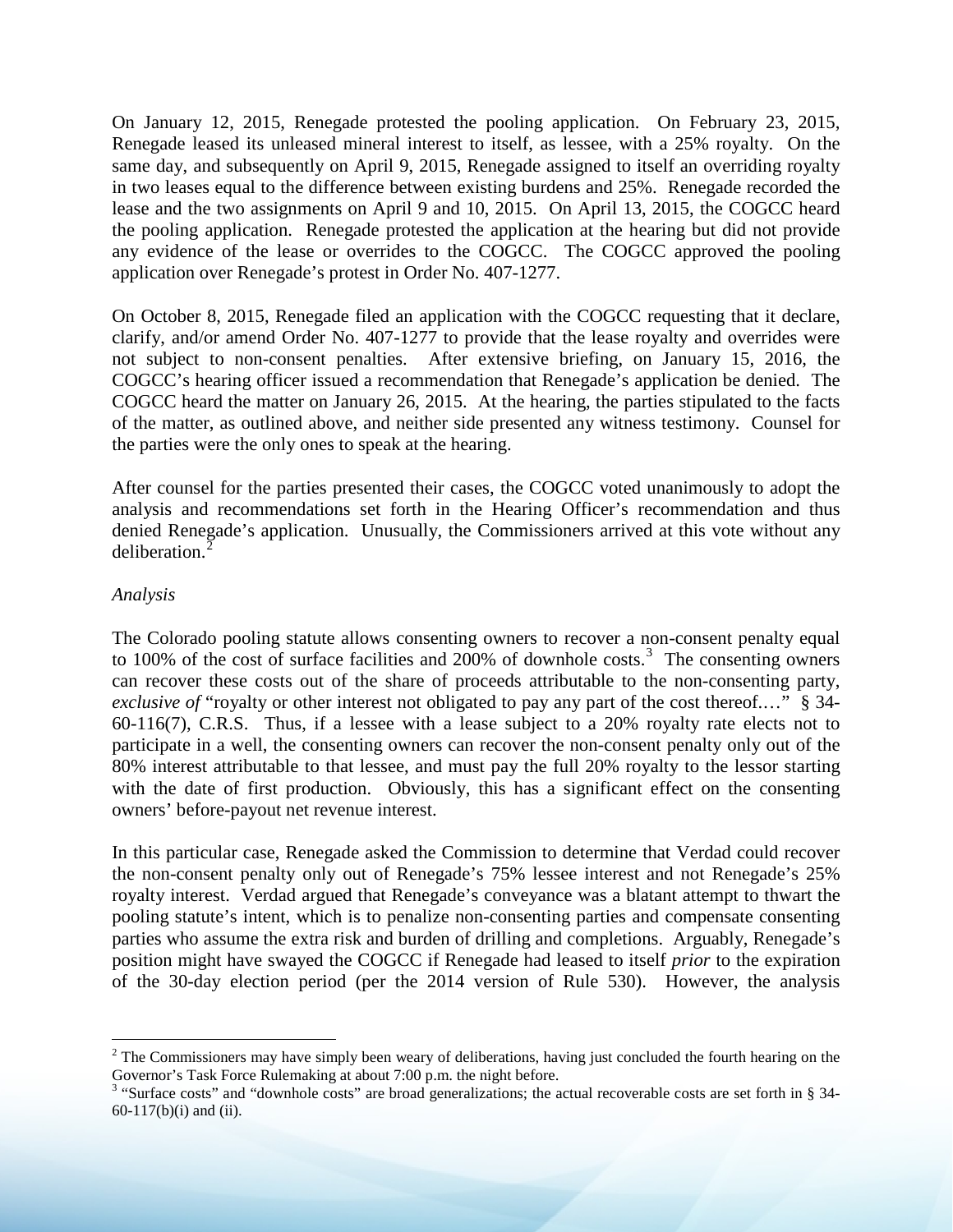unanimously approved by the COGCC identified the expiration of the election period as the central factor in deciding Renegade's application:

> First, for purposes of Section 34-60-116(7)(a), C.R.S., is Renegade determined to be a nonparticipating working interest owner as of the date of the pooling hearing or the 35 days after receiving an offer to participate?

> Second, for purposes of Section  $34-60-116(7)(c)$ , C.R.S., is Renegade determined to be a nonconsenting unleased owner as of the date of the pooling hearing or the 35 days after the receiving an offer to lease  $2^4$  $2^4$

The analysis concluded that the non-consenting status of a party is determined as of the expiration of the 35-day period set forth in COGCC Rule 530, not as of the day of the hearing, as argued by Renegade. This applies to both working interest owners and unleased owners. The analysis expressly rejected the interpretation urged by Renegade, which would have forced Verdad to pay Renegade a 25% lessor's royalty interest and several overriding royalty interests beginning with the first date of production, in spite of the fact that Renegade did not record the lease and assignments until days before the pooling hearing. Taken to an extreme, this might allow an owner to lease or assign an override to himself on the day of the pooling hearing, despite the fact that the 35-day election period expired long prior. Moreover, the royalty could be 50%, or even 80%. This could allow an unleased owner, or even a lessee who did not want to participate in a well, to thwart the intent of the legislature in penalizing parties for not participating in the risky business of oil and gas exploration. Moreover, consenting parties would receive no reward for taking on the added risk of paying to develop the wells. The analysis adopted by the Commission was based partially on the canon that statutes should not be interpreted in ways that thwart legislative intent or lead to absurd results.

In addition to asking the Commission to adopt its interpretation of the timing issue under Rule 530, Renegade argued that its application be granted in the interests of fairness and equity. Renegade stated that it had a verbal agreement with Verdad that was not honored, but that by the time Renegade realized that the agreement would not be honored, it was too late to elect into the well. The analysis adopted by the COGCC soundly rejected this argument because Renegade failed to disclose the lease and assignments at the April, 2015 hearing, and one who seeks equity must seek it with clean hands. *Salzman v. Bachrach*, 996 P.2d 1263 (Colo. 2000).

### *Future Impacts*

Many operators and practitioners have wondered what would happen if a non-consenting party were to attempt to an end-run around the pooling statute by conveying a large royalty or override to itself or a straw man. A 25% lessor royalty, and an override equal to 25% less burdens are certainly above average, although not egregiously so. The more important issue from this case is the timing. Although this decision from the COGCC was based on very specific facts and has

<span id="page-2-0"></span><sup>&</sup>lt;sup>4</sup> The Hearing Officer's recommendation inadvertently referred to the post-rulemaking version of Rule 530, which imposes a 35-day election period.